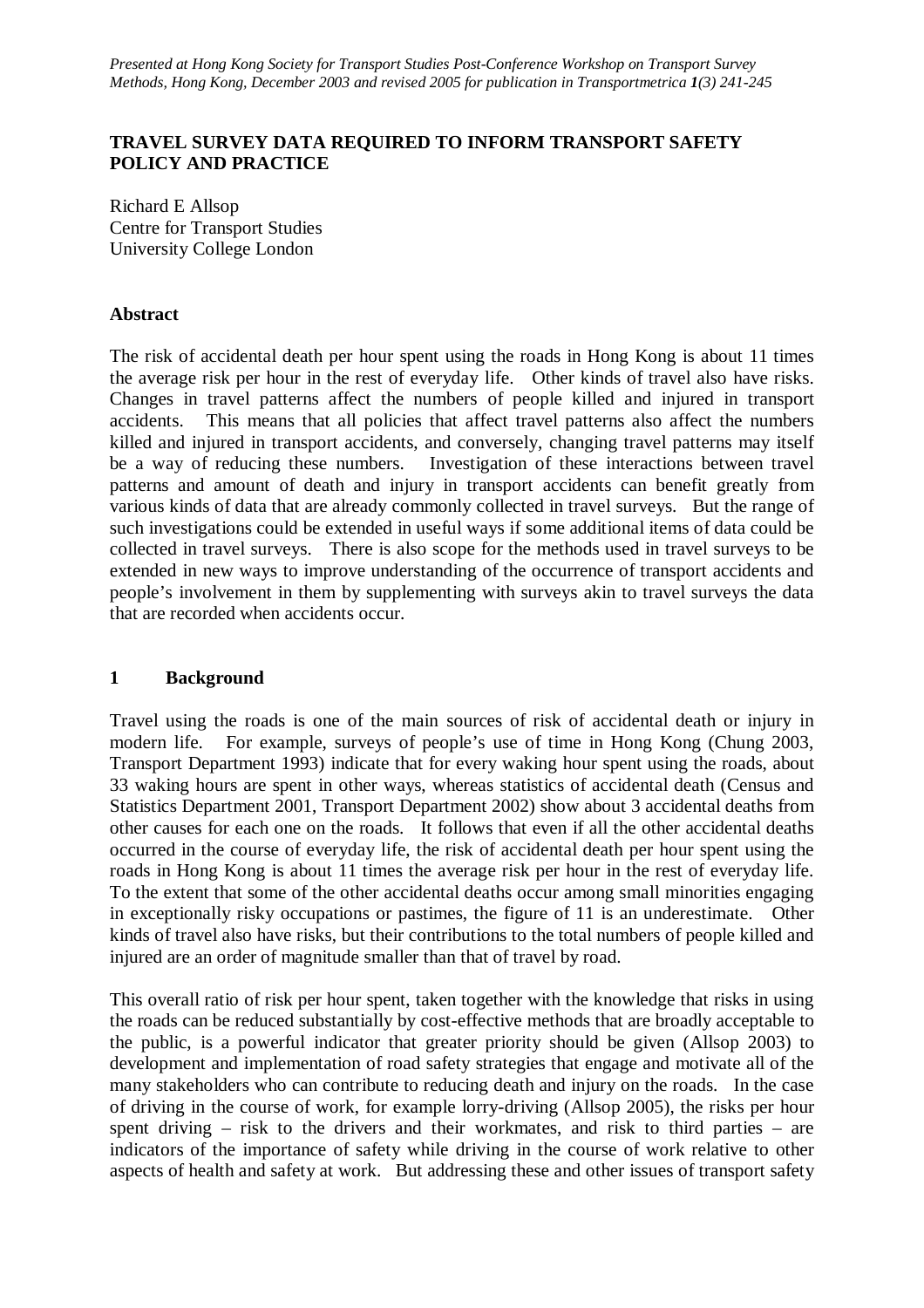in specific practical ways, including changing how people choose to travel, requires much more situation-specific estimates of risk. This is where travel survey data, and the techniques used to collect and analyse it, have a part to play.

Changes in the way people choose to travel affect the numbers of people killed and injured in transport accidents. This means that all policies that affect travel patterns also affect the numbers killed and injured in transport accidents, and conversely, changing people's choices about travel may itself be a way of reducing these numbers. The fact that reducing risk in travel is one of the concerns of transport policy therefore leads to investigation of interactions between travel patterns and the amount of death and injury in transport accidents being one of the uses of travel survey data.

The first step in quantifying the effects of such interactions is to define *death* or *injury rates* as ratios of the form:

(number of people killed or injured)/(corresponding amount of exposure to risk)

where exposure to risk is defined in a way that is appropriate to the source of risk that is being quantified. Some common examples of measures of exposure to risk are:

- person-journeys
- person-hours spent travelling
- person-km travelled
- vehicle-km driven
- person-crossings of roads
- vehicle-entries to road junctions
- person- or aircraft-takeoffs and landings

The first of these can be seen as the most fundamental, because the journey is the unit of satisfaction of the need or desire to travel, and hence the fulfilment of the purpose of the journey as a contribution to the traveller's quality of life. But in order to quantify the risk per person-journey, it is in practice necessary to separate the journey into *stages* made by different means of transport, and sometimes to divide these stages into *elements* according to the conditions of travel (such as driving along different kinds of road) or particular events occurring during the stage (such as crossing a road while walking, or taking off in an aircraft). The risk associated with these stages or elements can then be quantified using measures of exposure like the others in the above list. The risk incurred in making a journey is the sum of the risks incurred in its different stages and their elements.

In practice, considerable aggregation of travel by large numbers of individuals is required in order to obtain meaningful estimates of death and injury rates, having regard also to the form in which information can be had about those killed and injured and the circumstances of their accidents. In assessing the risk associated with any pattern of travel, however, it is nevertheless important to disaggregate the travel appropriately by person-type and by the stages and elements of the journeys that it comprises in order to apply the resulting estimated rates sensibly,

In these processes, data from traffic counts and travel surveys have complementary roles to play in estimating measures of exposure. Broadly speaking, traffic counts can provide measures of travel by different means of transport and in different circumstances, but with at most limited distinction between type of person or type of journey. It is travel surveys that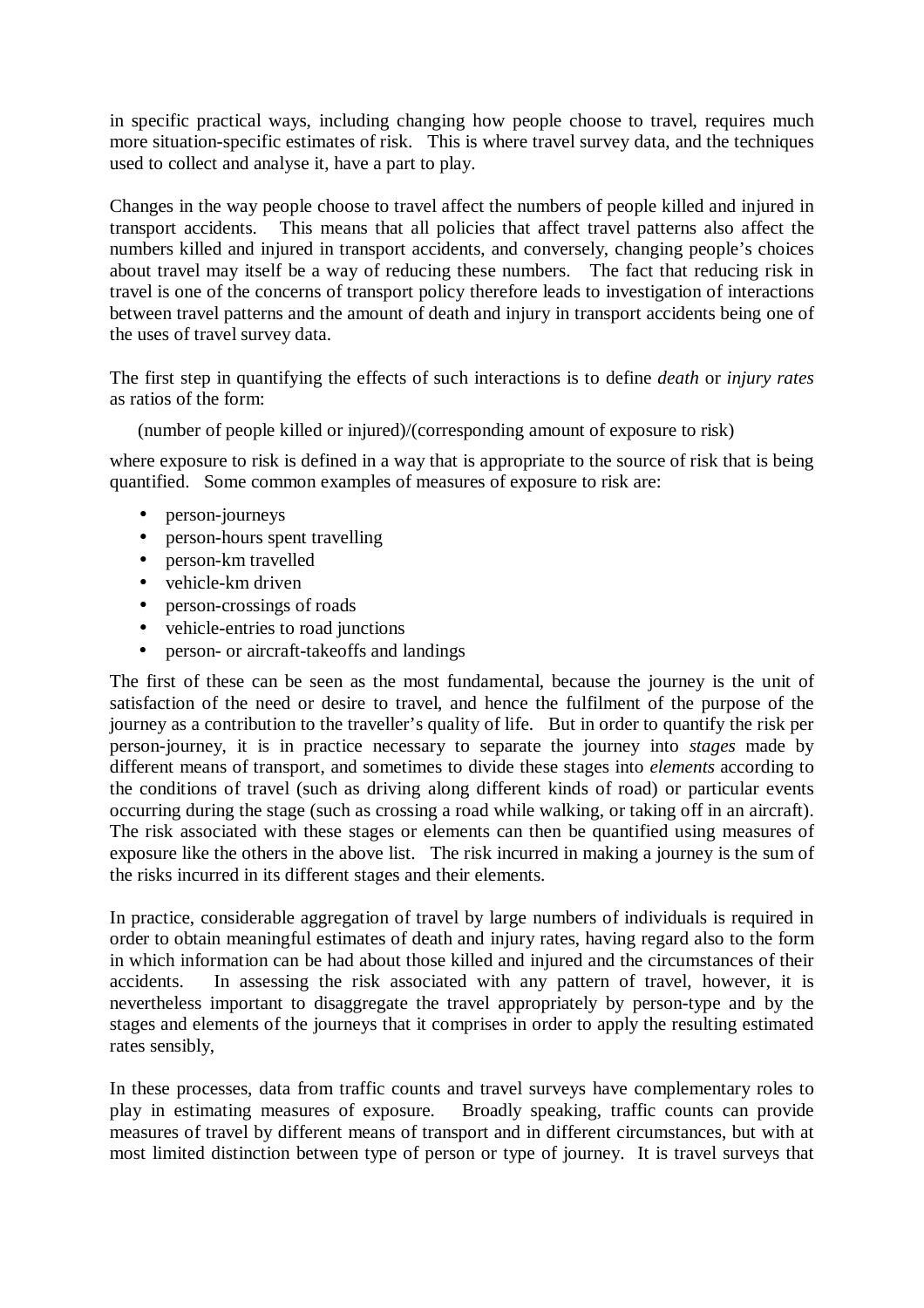provide information about the kinds of people who are counted, or the users of vehicles that are counted, in traffic counts, and about the kinds of journeys they are making.

# **2 Current roles of travel survey data in estimating risks of travel**

There are by now in a range of countries extensive travel survey datasets recording the patterns of travel of members of representative households from cities, cities and their hinterlands, regions and whole countries. Some of these datasets provide time-series data over periods of up to four decades.

They record journeys made by household members according to person, time of day and week, and in some cases time of year, with the journeys broken into stages by change of means of transport and sometimes change of vehicle within a particular means of transport. Distances travelled and times taken are recorded. The reliability of such data and techniques for interpreting it correctly in the light of possible misrecording are the subject of an extensive and growing literature.

With the help of such data it is possible in principle to estimate:

- distance walked and time spent walking
- distance cycled independently of traffic counts, and time spent cycling
- distance driven in different kinds of vehicle independently of traffic counts, and time spent driving
- distance travelled and time spent travelling as passengers in private vehicles and taxis
- distance travelled (independently of operator patronage data) and time spent travelling by various forms of public transport
- how journeys are made up (by distance or time) of walking and use of different types of vehicle
- how all these distances and times are distributed according to age and gender of traveller and purpose of journey

The extent to which such estimates from any particular dataset are sufficiently reliable to be useful in practice depends on the size and characteristics of the sample concerned and just how information about the respondents' journeys was recorded. But even the most basic of the estimates in this list can add substantially to the information available from other sources, mainly traffic counts, about exposure to risk.

# **3 Possible augmentation of travel survey data for use in estimating risk**

Two important ways in which further disaggregation of journey stages would be helpful in estimating risk are in respect of circumstances of walking and of driving.

For stages walked it would be useful to know the proportions of walking which take place

- away from vehicular traffic
- alongside vehicular traffic but physically separated from it
- immediately alongside vehicular traffic

and to know how many roads of different kinds are crossed and at what kinds of location (such as at or away from junctions and pedestrian crossings)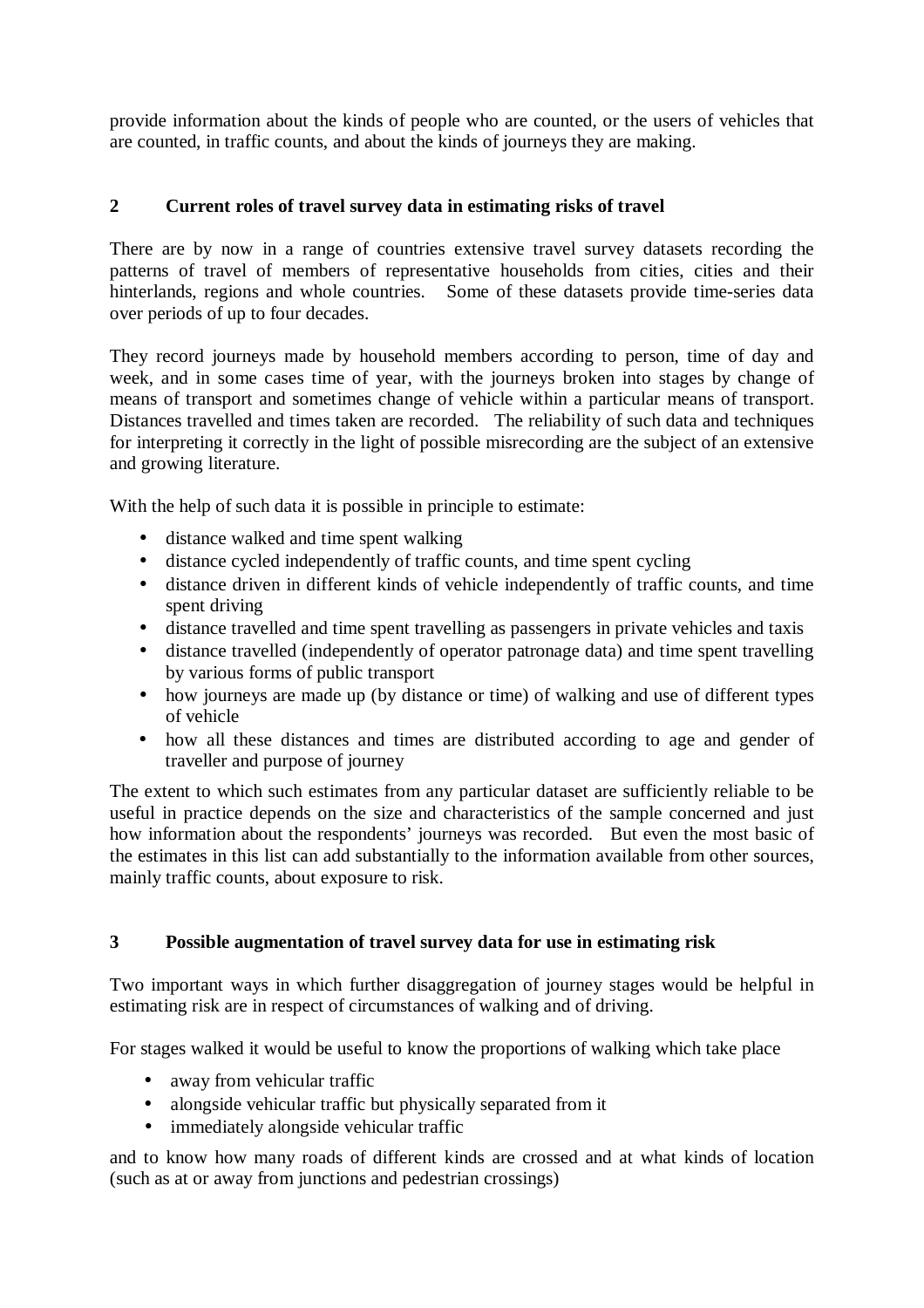For stages driven it would be useful to know the proportions driven on different kinds of road.

These disaggregations present challenges in the framing of questions and formats of recording and in the stimulation and checking of recall by respondents, but they are important because risk differs so greatly among the circumstances concerned, and because risk during walking is so strongly associated with the element of crossing the road.

It would, of course, hardly be practicable, consistently with the other purposes of travel surveys, to seek such detailed information for all stages reported as being walked or driven. The issue is rather whether travel surveys can be used as the means of collecting such information for some tractable but still adequate subset of stages walked or driven, or, if this is impracticable, how the experience gained in the conduct of travel surveys can be used to design separate surveys to obtain this information.

## **4 Scope for household surveys to augment data about accident involvement**

Accidents in wholly managed parts of the transport system – on railways, in commercial transport by air or water, and in public passenger transport on the roads – are systematically recorded in ways which, at least in the most developed societies, are largely comprehensive in coverage of incidents and extensive in coverage of information about them. This means that numbers of people killed or injured in such accidents can be regarded as known.

Accidents on the roads, other than those involving buses, coaches or light rail vehicles, are a different matter. Countries differ in the extent of legal requirement to report such accidents to the police or other authorities, and populations differ in their compliance with such requirements and in their inclination to report accidents where reporting is not a requirement. People also differ in what they regard as an accident that needs to be reported, and systems of recording of accidents that are reported differ in their coverage of information about the reported accidents. Coverage of accidents involving motor vehicles which happen in public places other than the roads, for example in car parks, is variable, as is that of people falling from or being struck by bicycles when no motor vehicle is involved. Pedestrians who fall and are injured when making journeys on foot may not be recorded as victims of transport accidents at all.

The upshot of all this is that although most well-developed societies record accidental deaths on the roads more or less comprehensively, those injured while using the roads, including some categories of those seriously injured, are substantially underrecorded. This means that further information is needed to estimate satisfactorily not only the denominators of death or injury rates, but also their numerators.

One way in which this could be addressed is by analogy with the estimation of occurrence of crime in some societies, where records of reported crime kept by the police are complemented by regular representative sample surveys of experience of crime by the population, such as the British Crime Survey (Dodd *et al* 2004). Similarly, current records of reported accidents on the roads could be complemented by undertaking regular surveys of representative samples of households, asking for information about accidents they have been involved in on the roads and the resulting injury to members of the household.